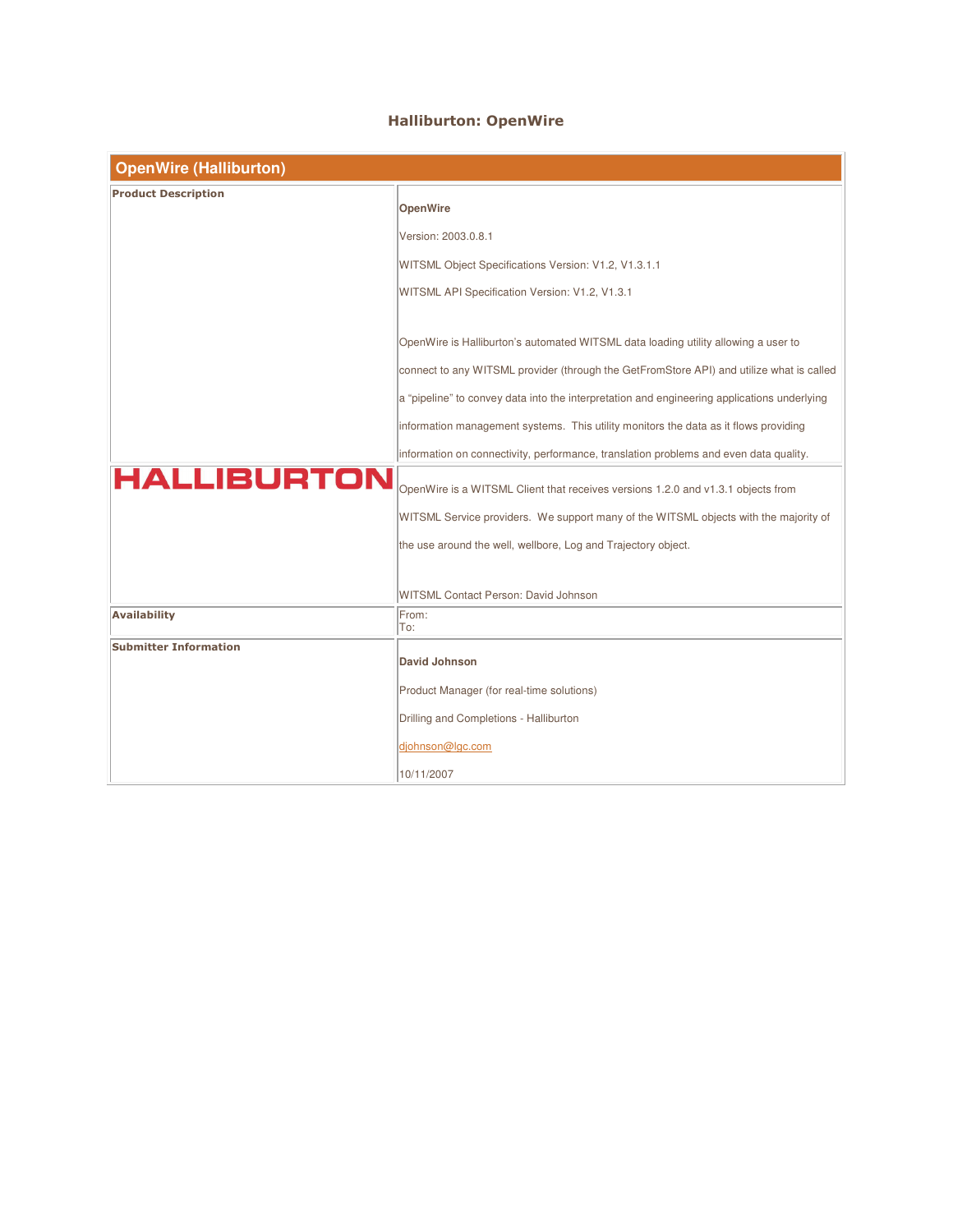| <b>WITSML Function Coverage</b> | Check all that apply. Explain limitations and/or special circumstances in the<br>Comments area.                                                                                                                                                                                                                                                                                                                                                                                                                                                                                                                                                                                                                                                                                                                                                                                                                                                                                                                                                                                                                                                                                                                                                                                                                                                                                                                                                                                     |
|---------------------------------|-------------------------------------------------------------------------------------------------------------------------------------------------------------------------------------------------------------------------------------------------------------------------------------------------------------------------------------------------------------------------------------------------------------------------------------------------------------------------------------------------------------------------------------------------------------------------------------------------------------------------------------------------------------------------------------------------------------------------------------------------------------------------------------------------------------------------------------------------------------------------------------------------------------------------------------------------------------------------------------------------------------------------------------------------------------------------------------------------------------------------------------------------------------------------------------------------------------------------------------------------------------------------------------------------------------------------------------------------------------------------------------------------------------------------------------------------------------------------------------|
|                                 | Notes:                                                                                                                                                                                                                                                                                                                                                                                                                                                                                                                                                                                                                                                                                                                                                                                                                                                                                                                                                                                                                                                                                                                                                                                                                                                                                                                                                                                                                                                                              |
|                                 | Functional coverage is organized according to five kinds of product functionality with respect to                                                                                                                                                                                                                                                                                                                                                                                                                                                                                                                                                                                                                                                                                                                                                                                                                                                                                                                                                                                                                                                                                                                                                                                                                                                                                                                                                                                   |
|                                 | the WITSML Standards: two kinds of client functions and three kinds of server functions.                                                                                                                                                                                                                                                                                                                                                                                                                                                                                                                                                                                                                                                                                                                                                                                                                                                                                                                                                                                                                                                                                                                                                                                                                                                                                                                                                                                            |
|                                 | $\bullet$<br>A product may exhibit multiple kinds of functionality.<br>$\bullet$<br>The terms <i>client</i> and <i>server</i> are used here exclusively with respect to the                                                                                                                                                                                                                                                                                                                                                                                                                                                                                                                                                                                                                                                                                                                                                                                                                                                                                                                                                                                                                                                                                                                                                                                                                                                                                                         |
|                                 | WITSML Server API interfaces. Clients issue requests to servers. Servers<br>receive and respond to requests from clients.                                                                                                                                                                                                                                                                                                                                                                                                                                                                                                                                                                                                                                                                                                                                                                                                                                                                                                                                                                                                                                                                                                                                                                                                                                                                                                                                                           |
|                                 | $\bullet$<br>Behaviors for products that do not use the WITSML Server API are<br>classified in an analogous manner.                                                                                                                                                                                                                                                                                                                                                                                                                                                                                                                                                                                                                                                                                                                                                                                                                                                                                                                                                                                                                                                                                                                                                                                                                                                                                                                                                                 |
|                                 | The five product classifications of WITSML functional coverage are:                                                                                                                                                                                                                                                                                                                                                                                                                                                                                                                                                                                                                                                                                                                                                                                                                                                                                                                                                                                                                                                                                                                                                                                                                                                                                                                                                                                                                 |
|                                 | $\bullet$<br>Client Products --<br>1. WITSML Producer Client -- a product that generates or otherwise<br>obtains data that is formulated as WITSML object instances and sent to a<br>WITSML Server to be incorporated in that server's data population.<br>Examples of such products include products that pick up real-time data<br>from sensor devices, format it, and send it to a server; and products that<br>extract data from data stores, format it, and send it to a server.<br>2. WITSML Consumer Client -- a product that issues requests for data<br>as queries of subscriptions to a WITSML Server and then receives data as<br>query responses or subscription publications. Examples of such products<br>include products that acquire data from a server, possibly reformat it, and<br>delivery it to an application program or viewer utility.<br>1&2. Products the exhibit combined Producer and Consume Client<br>functions may be application programs that operate directly on a WITSML<br>Server, such as a mudlogging application or a pore pressure analysis<br>application.                                                                                                                                                                                                                                                                                                                                                                                |
|                                 | $\bullet$<br>Server Products --<br>3. WITSML Receiving Server -- a product that performs WITSML Server<br>functions in general and, in particular, acquires data from external<br>sources. Data acquisition may be through WITSML API interfaces or other<br>mechanisms.<br>4. WITSML Delivering Server -- a product that performs WITSML Server<br>functions in general and, in particular, delivers data to external<br>destinations. Data delivery may be through WITSML API interfaces or other<br>mechanisms.<br>5. WITSML Managing Server -- a product that performs WITSML Server<br>functions in general and, in particular, supports requests from authorized<br>client applications to augment (extend), modify, or delete (part or all)<br>WITSML object instances.<br>3&4. The general understanding and expectation is that a product<br>characterized as a WITSML Server supports both Receiving and<br>Delivering Server functionality.<br>3&4&5. The addition of Managing Server functionality allows a WITSML<br>Server product to do more than store and forward data, such as<br>supporting data quality management client applications that help ensure<br>the integrity and quality of data content in a Server data population.<br>۰<br>General Functions --<br>6. Virtually all products associated with the WITSML Standards will issue<br>and/or process WITSML Server General Functions to determine the<br>capabilities and version of a server product. |
| 1. WITSML Producer Client       | A product that (generates and) sends WITSML object instances to a destination<br>process:<br>$1a$ $\lceil$<br>] Sends to a WITSML Server using AddToStore interface<br>1b [ ] Otherwise                                                                                                                                                                                                                                                                                                                                                                                                                                                                                                                                                                                                                                                                                                                                                                                                                                                                                                                                                                                                                                                                                                                                                                                                                                                                                             |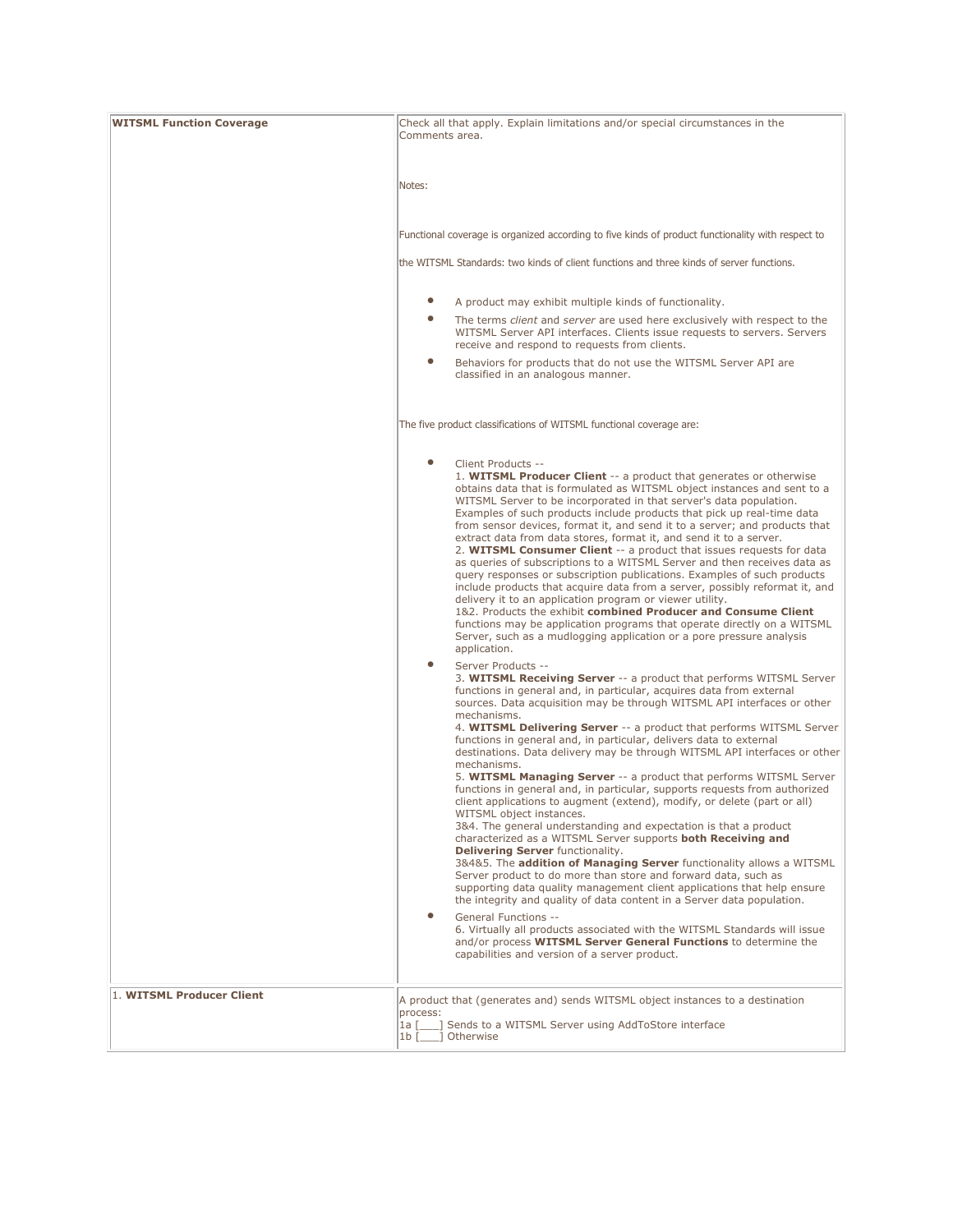| 2. WITSML Consumer Client     | A product that requests and receives WITSML data from a source process:<br>2a [X ] Queries a WITSML Server using GetFromStore interface<br>2b [10, 3 Subscribes to a WITSML Server using Publish interface<br>2c [ ] Otherwise                                                                                                                                                                                                            |
|-------------------------------|-------------------------------------------------------------------------------------------------------------------------------------------------------------------------------------------------------------------------------------------------------------------------------------------------------------------------------------------------------------------------------------------------------------------------------------------|
| 3. WITSML Receiving Server    | A product that performs the WITSML Server interfaces and receives data from source<br>processes:<br>3a [1621] Receives WITSML object instances via AddToStore interface<br>3b [ ] Otherwise receives WITSML object instances<br>3c [100] Receives non-WITSML form data treated as if it were WITSML<br>object instances or a virtual equivalent                                                                                           |
| 4. WITSML Delivering Server   | A product that performs the WITSML Server interfaces and delivers data to<br>destination processes:<br>4a [10, 2] Delivers WITSML data in response to queries via GetFromStore<br>interface<br>4b [___] Publishes WITSML data in response to subscriptions via the Publish interface<br>4c [     Otherwise delivers WITSML data<br>4d [___] Delivers non-WITSML form data derived from WITSML object<br>instances or a virtual equivalent |
| 5. WITSML Managing Server     | A product that performs the WITSML Server interfaces and manages (augments,<br>changes, deletes portions, or deletes entirely) WITSML object instances or a virtual<br>equivalent:<br>5a [ ] Processes modification requests via AddToStore,<br>UpdateInStore, DeleteFromStore interfaces<br>5b [ ] Otherwise processes modification requests                                                                                             |
| 6. WITSML General Functions   | A product that issues general WITSML Server interface requests to a WITSML Server:<br>6a [X ] Issues GetVersion and/or GetCapabilities<br>A product that performs the general WITSML Server interfaces:<br>6b [X ] Processes GetVersion and/or GetCapabilities                                                                                                                                                                            |
|                               |                                                                                                                                                                                                                                                                                                                                                                                                                                           |
|                               |                                                                                                                                                                                                                                                                                                                                                                                                                                           |
| <b>WITSML Object Coverage</b> | Mark D for Deliver and R for Receive, as applicable. If all functions do not apply,<br>note either functions supported or functions not-supported, e.g. supported by 1a.<br>Explain other limitations or special cases in the Comments area.                                                                                                                                                                                              |
|                               | 1 Realtime                                                                                                                                                                                                                                                                                                                                                                                                                                |
|                               | $[-R_]$ Well                                                                                                                                                                                                                                                                                                                                                                                                                              |
|                               | [_R_] Wellbore                                                                                                                                                                                                                                                                                                                                                                                                                            |
|                               | $[-R_$ Log & WellLog                                                                                                                                                                                                                                                                                                                                                                                                                      |
|                               | [_R_] Trajectory & Traj. Stn.                                                                                                                                                                                                                                                                                                                                                                                                             |
|                               | _] Message                                                                                                                                                                                                                                                                                                                                                                                                                                |
|                               | [_R_] Mud Log                                                                                                                                                                                                                                                                                                                                                                                                                             |
|                               | $[-R_]$ Rig                                                                                                                                                                                                                                                                                                                                                                                                                               |
|                               | [_R_] Survey Program                                                                                                                                                                                                                                                                                                                                                                                                                      |
|                               | [_R_] Target                                                                                                                                                                                                                                                                                                                                                                                                                              |
|                               | [_R_] Fluids Report                                                                                                                                                                                                                                                                                                                                                                                                                       |
|                               | [_R_] Operations Report                                                                                                                                                                                                                                                                                                                                                                                                                   |